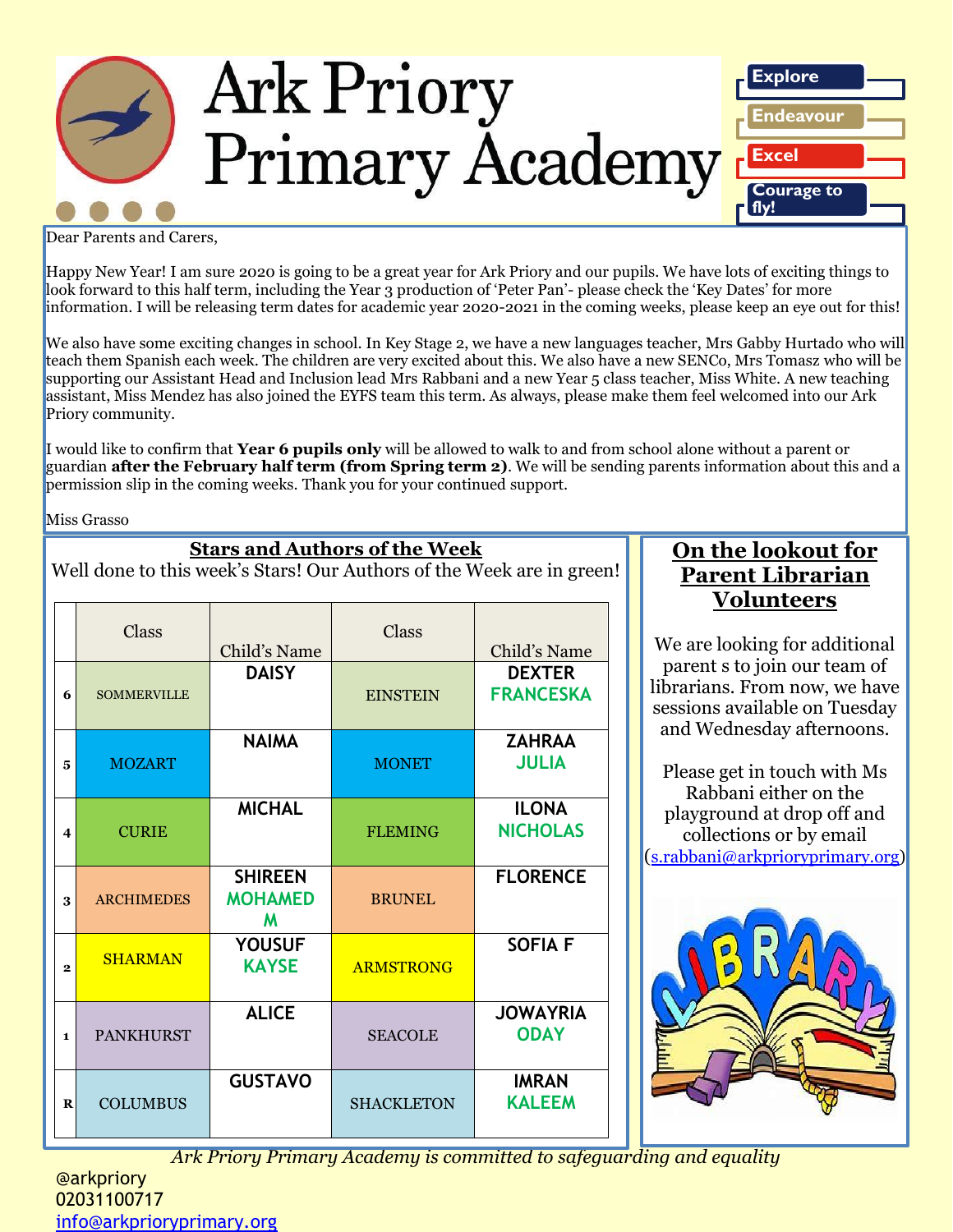### **We are looking for new helpers for half term to look after Toby the tortoise! Here is Uma's account of looking after Toby for the Christmas holidays**

My experience with Toby the tortoise:

*I loved my experience with Toby the tortoise. It was fun; feeding him and giving him baths to relax him. His favourite food is kale. He can be a fussy eater though! I sometimes had to hand feed him. I took him out a lot to walk around. He is very speedy! We had to watch him all the time as he is still very small and he kept going under the sofa. Even though we loved having him, it was still a big responsibility looking after him. I highly recommend having a pet tortoise. Having Toby was a great opportunity - I learnt a lot about tortoises and how to look after a pet.*



### **Attendance**

Our whole school attendance for the week is: 94.9% - VERY LOW!!

**Class Attendance:**

### 1. **Fleming 97.1%**

2. Sharman 96.9%

3. Curie 96.7%

### **House Points**

*Our winning team this week was:*



### **Year 5 visit to University College London**



On Friday 10th January, both Year 5 classes visited University College of London and the Science Museum. At UCL, they explored states of matter in a scientific laboratory. They were asked to wear lab glasses and white coats and followed safety rules closely as they were exposed to liquid nitrogen which has a freezing point of -176 degrees! The pupils saw what happened when they froze a range of materials using dry ice and liquid nitrogen, such as flowers, tomatoes and marshmallows.

All the staff were extremely proud for the mature attitudes, amazing behaviour and use of scientific language that was displayed throughout the exciting day.



*Ark Priory Primary Academy is committed to safeguarding and equality* 

@arkpriory 02031100717 [info@arkprioryprimary.org](mailto:info@arkprioryprimary.org)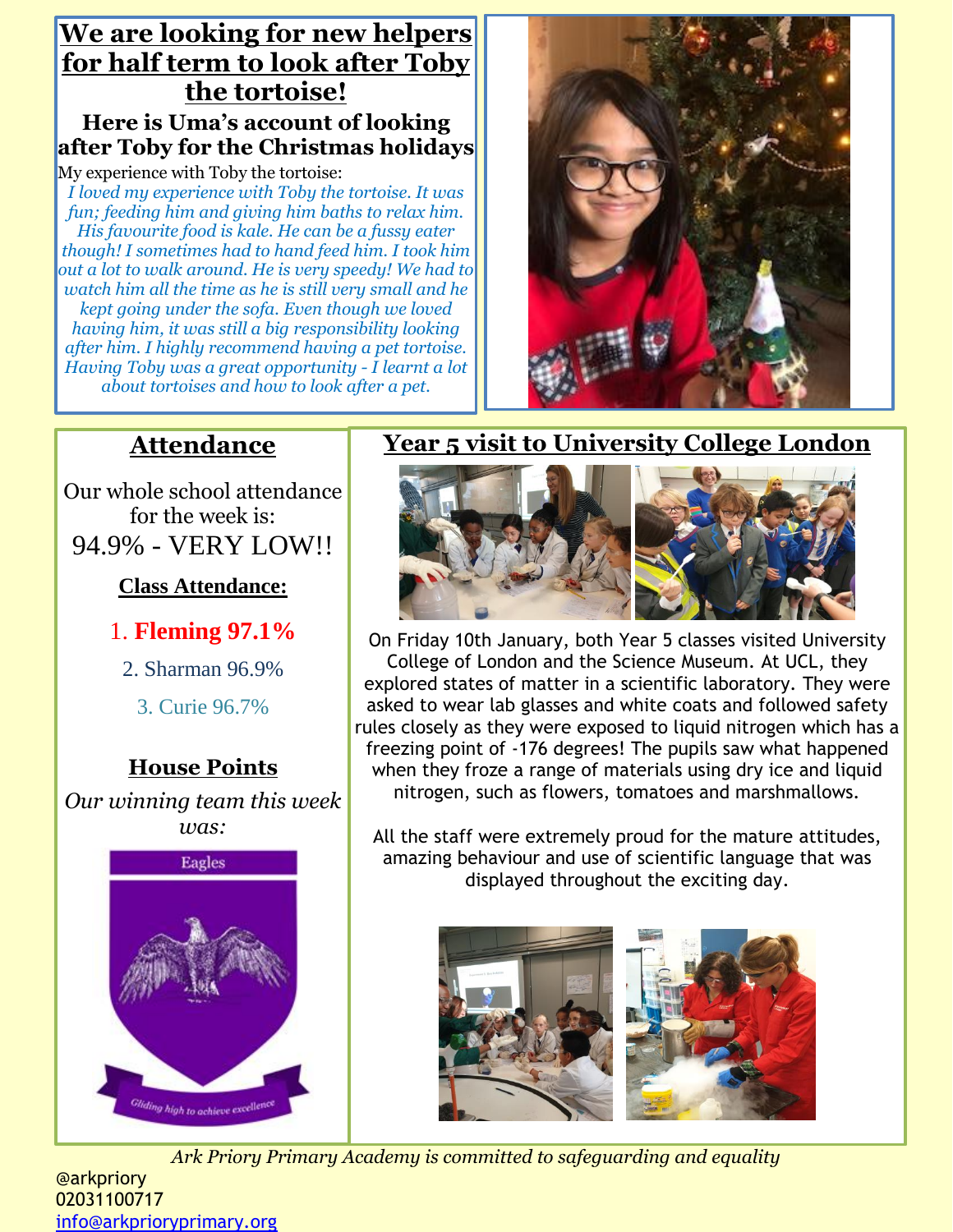| <b>Homework links</b> |                                                                                                                                                              |  |  |  |
|-----------------------|--------------------------------------------------------------------------------------------------------------------------------------------------------------|--|--|--|
| Year <sub>1</sub>     | https://www.youtube.com/watch?v=EXtXaBa_KQI                                                                                                                  |  |  |  |
| Year <sub>2</sub>     | https://www.bbc.co.uk/bitesize/topics/zwwp8mn/articles/z9wvqhv                                                                                               |  |  |  |
| Year 3                | Civilisations quiz on Google Earth<br>https://earth.google.com/web/@37.0753514,15.2779847,24.51653472a,1806.4534731d,35y,359.9999996h,0t,0r/data=CgQSAggBKAE |  |  |  |
| Year 4                | https://www.bbc.co.uk/bitesize/topics/zwwp8mn/articles/zpxhdxs                                                                                               |  |  |  |
| Year <sub>5</sub>     | https://www.bbc.co.uk/bitesize/topics/z36tyrd/articles/zwghk2p                                                                                               |  |  |  |
| Year 6                | Mathletics.com Units of Measurement<br>https://uk.ixl.com/ela/year-6 sections I.4-I.6                                                                        |  |  |  |

## **Key Dates for Spring 1:**

| <b>Spring term 2020</b>                                                                       |                                                                                                          |  |  |  |  |
|-----------------------------------------------------------------------------------------------|----------------------------------------------------------------------------------------------------------|--|--|--|--|
| Swimming: Thursday Y4 Fleming 9am, Curie 2.30pm<br>Tuesday Y3: Archimedes 9am, Brunel 11:30am |                                                                                                          |  |  |  |  |
| Fri 17 Jan                                                                                    | <b>Y<sub>2</sub></b> Bake Sale                                                                           |  |  |  |  |
| Mon 20 Jan                                                                                    | <b>Midyear Reports Out</b><br><b>Phonics Workshop for Nursery Parents</b>                                |  |  |  |  |
| $3/5/6$ Feb                                                                                   | <b>Parent Open Mornings</b><br>Mon 3rd: Y1, Y3<br>Wed 5th: Y2, Y5, Reception<br>Thu 6th: Y4, Y6, Nursery |  |  |  |  |
| Tue 4th Feb                                                                                   | <b>Individual and Sibling Photos</b>                                                                     |  |  |  |  |
| Fri 7 Feb                                                                                     | <b>Y<sub>1</sub></b> Bake Sale<br>Number day                                                             |  |  |  |  |
| Tue 11 Feb                                                                                    | <b>Safer Internet Day</b>                                                                                |  |  |  |  |
| Wed 12 Feb                                                                                    | Y <sub>3</sub> Play (AM)                                                                                 |  |  |  |  |
| Thu 13 Feb                                                                                    | Y <sub>3</sub> Play (PM)                                                                                 |  |  |  |  |
| Fri 14 Feb                                                                                    | <b>Inset Day</b>                                                                                         |  |  |  |  |
| $W/c$ 17 Feb                                                                                  | <b>Half Term</b>                                                                                         |  |  |  |  |
| <b>24 Feb</b>                                                                                 | <b>First day back to school</b>                                                                          |  |  |  |  |
| $26th$ Feb                                                                                    | <b>CSI Science Night (after school)</b>                                                                  |  |  |  |  |
| $2-4$ Mar                                                                                     | <b>Y<sub>5</sub></b> Residential                                                                         |  |  |  |  |
| Thu <sub>5</sub> Mar                                                                          | <b>World Book Day</b>                                                                                    |  |  |  |  |
| Fri 6 Mar                                                                                     | <b>Reception Bake Sale</b>                                                                               |  |  |  |  |
| Wed 18 Mar                                                                                    | Parent Forum @7pm                                                                                        |  |  |  |  |
| Fri 27 Mar                                                                                    | <b>Easter Event/Bake Sale</b>                                                                            |  |  |  |  |

*Ark Priory Primary Academy is committed to safeguarding and equality*  @arkpriory 02031100717 [info@arkprioryprimary.org](mailto:info@arkprioryprimary.org)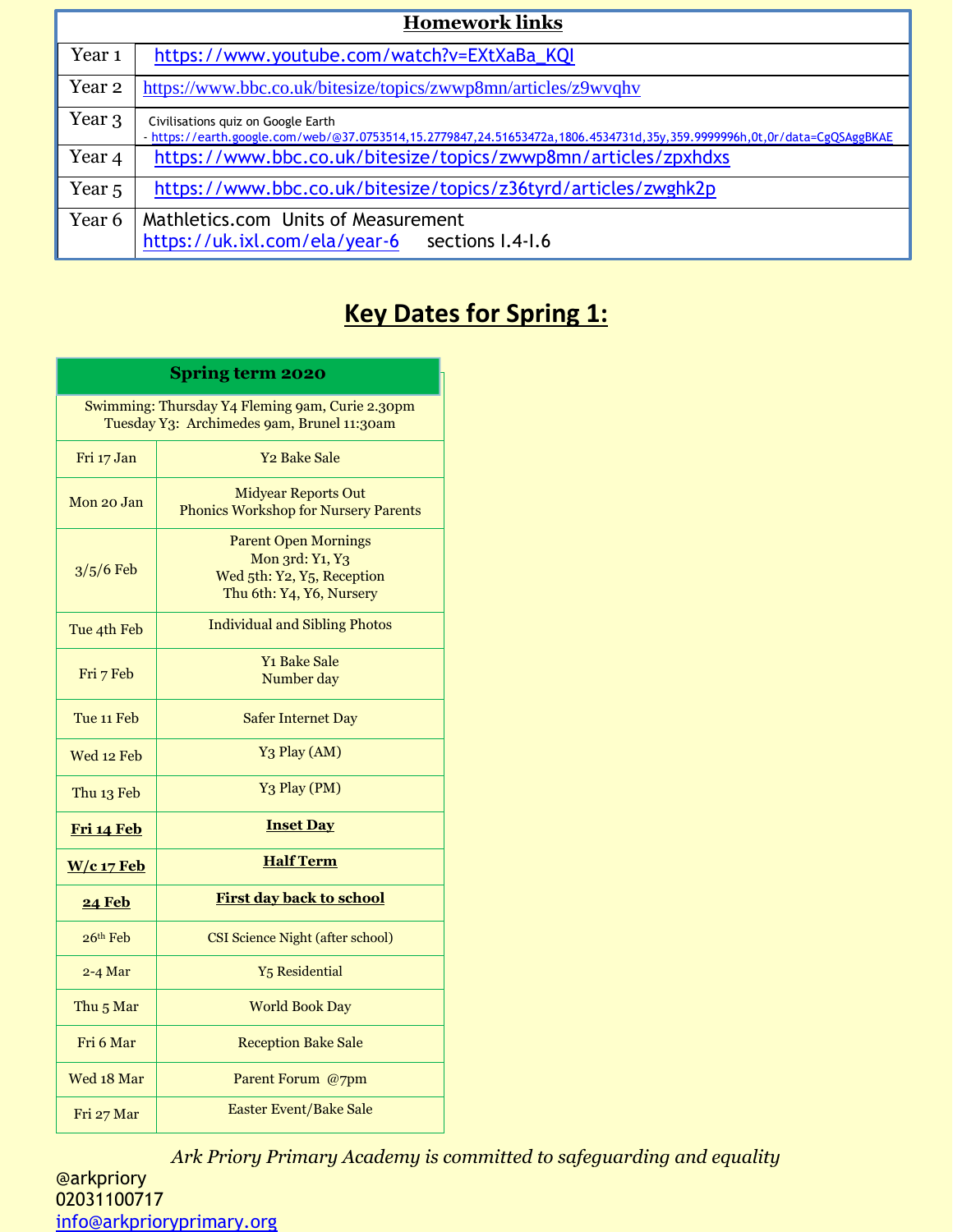| $W/c$ 30 Mar | <b>Parent Consultation Evenings</b>         |  |
|--------------|---------------------------------------------|--|
|              | <b>APPAA Sponsored Easter Egg Hunt</b>      |  |
| Mon 30 Mar   | $Y_1$ Play (PM)                             |  |
| Tue 31 Mar   | $Y_1$ Play (AM)                             |  |
| Thu 2 Apr    | <b>Reception Easter Bonnet Parade (AM)</b>  |  |
|              | <b>Nursery Easter Event</b>                 |  |
| Fri 3 Apr    | <b>Last day of Term</b><br>finish at 1:30pm |  |

#### **ALL DATES ARE SUBJECT TO CHANGE Please check weekly newsletters for updates**

# **Happy New Year from APPAA\***

**Follow us on Twitter @APPAA\_ArkPriory Contact us at [appaacommittee@gmail.com](mailto:appaacommittee@gmail.com)** \*APPAA is ARK Priory's Parents' Association, run by the school's parents and carers to **raise funds, hold events, and bring our academy community together**. All Ark Priory parents and carers **are automatically members** of the association because you are members of the community. **If you want to know how you can get involved or help out at any of the upcoming events then drop us a mail at the email above. We are all busy people, but working together as a team of carers, dads and mums we can make great things happen for our school and our children.**

As always if you want to help out of have any notices for the newsletter please contact [appaacommittee@gmail.com](mailto:appaacommittee@gmail.com) for further information.

### **Total so far - £7,676**

Last term we, together as a school, raised an amazing total of £7,676!! This was from 3 bake sales, 1 uniform sale, 1 social event attended by lots of people with 2 left feet, the amazing Wishing Tree initiative, The Christmas Carols event, The Christmas Card project and the KFH estate agent sponsorship. Thanks to all those people who baked cakes, bought cakes and of course ate cakes. Thanks also to all those who contributed uniform and bought it. Thanks to all the carol singers, all the christmas card artists all the people who had estate agents boards and most of all to all the people who made these activities happen by generously giving their time and help. The fundraising APPAA does goes directly to the children in the form of enrichment activities like trips to the theatre / museum and other activities so let's hit another bumper total this term.

### **Year 1 Bake sale - COMING SOON ON THE 7th FEBRUARY**

*Ark Priory Primary Academy is committed to safeguarding and equality*  @arkpriory There will be a bake sale for Year 1 on February 7th at 3pm in the playground. Please book out the time to help if you can and have a think about whether you can bake (or buy) cakes to sell (we promise not to tell anyone you bought them and didn't bake them yourself ; ) As always please avoid any cakes that include nuts to protect those children that suffer from allergies.

02031100717 [info@arkprioryprimary.org](mailto:info@arkprioryprimary.org)